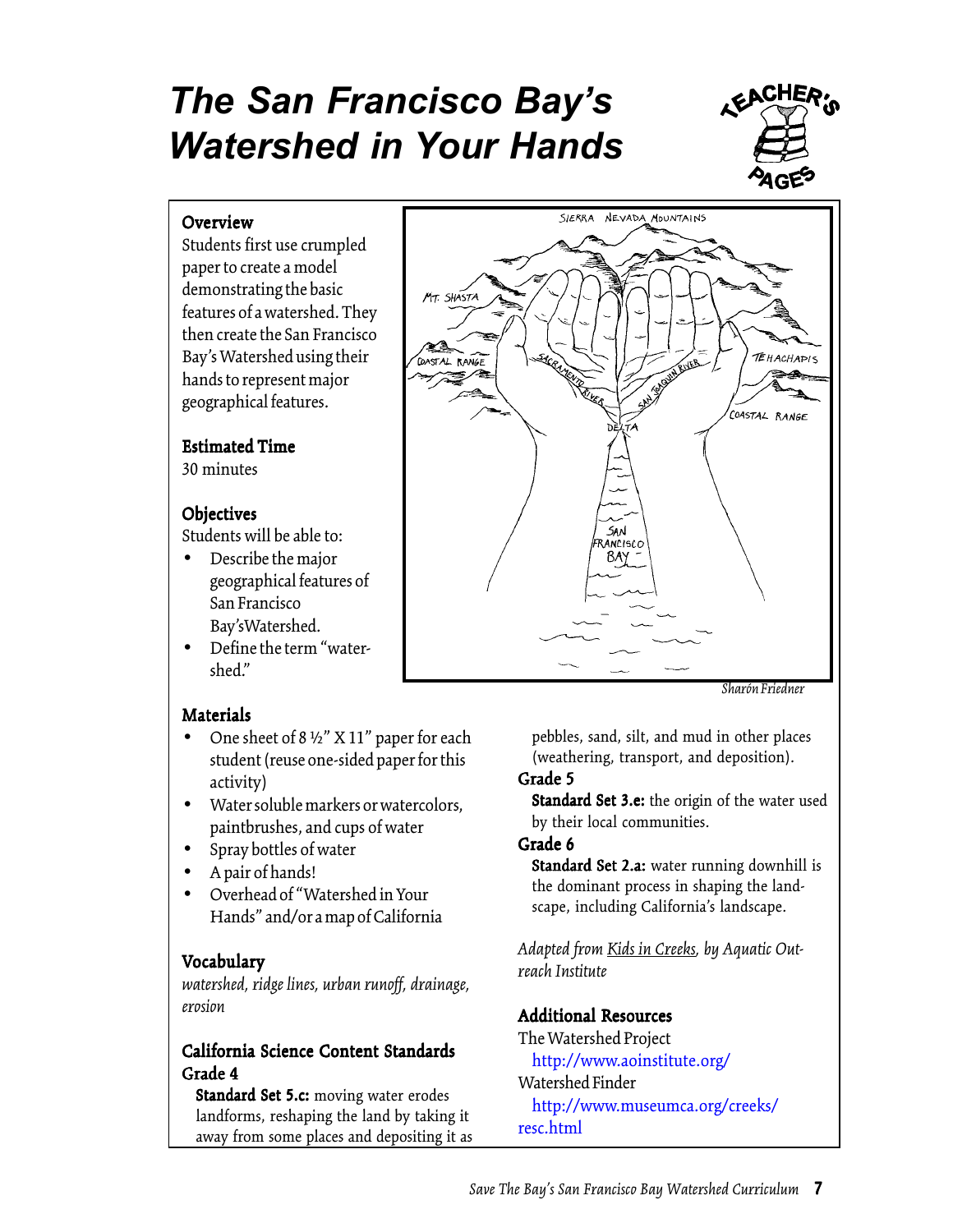#### Background

A watershed is defined as *an area of land that water flows over or through on its way to a larger body of water*; a watershed is the drainage basin for a body of water, such as the San Francisco Bay*.* Everyone lives in a watershed. Homes, farms, ranches, forests, small towns, big cities and more exist in watersheds. Watersheds can be large or small. Some cross county, state, and even international borders. Larger watersheds are comprised of many small ones. For example, if water from your schoolyard drains into a creek, and that creek drains into San Francisco Bay, you are part of that creek's watershed, which is in turn part of the San Francisco Bay's watershed.

"A watershed starts at mountain peaks and hilltops. Snowmelt and rainfall wash over and through the high ground into rivulets which drain into fast-flowing mountain streams. As the streams descend, tributaries and groundwater add to their volume and they become rivers. As they leave the mountains, rivers slow and start to meander and braid, seeking the path of least resistance across widening valleys, whose alluvial floor was laid down by millennia of sediment-laden floods. Eventually the river will flow into a lake or ocean. Where the river is muddy and the land is flat, the sediments laid down by the river may form a delta, splitting the river into a bird-foot of distributaries which discharge into the sea. The river's estuary, the place where its sweet waters mix with the ocean's salt, is one of the most biologically productive parts of the river – and of the ocean." (Patrick McCully, Silenced Rivers: The Ecology and Politics of Large Dams)

The California watershed covers approximately 40% of the state of California. It begins in the Sierra Nevada mountain range, continues through the Central Valley, and eventually drains into the San Francisco Bay and out into the ocean. By tracing the path of water as it flows through the watershed and into the Bay, one can begin to understand how everyone

who lives in the watershed can affect the Bay's health.

#### Teacher Procedure

Making a Watershed Model

- 1. Conduct this activity outside or in an area that can get slightly wet (lab area, tables with paper towels nearby, etc.)
- 2. Pass out a piece of paper and water soluble markers or water color supplies.
- 3. Instruct the students to crumple their piece of paper into a ball and to gently open up the paper without flattening it out completely. It should look like a landscape with mountains and valleys.
- 4. They should use one color to represent ridge lines, the highest points on the paper, which separate one valley from another.
- 5. Another color should be used to represent bodies of water. They may need to guess where rivers or lakes will form on their landscape.
- 6. A third color should be used to represent human settlements, such as houses, factories, offices, roads, etc.
- 7. Either hand out the spray bottles to a few students or walk around the classroom with one spray bottle, lightly spraying the finished maps. The spray represents rainfall. The students should notice where rain travels on their landscape.
- 8. Lead a discussion using some of the following questions:
	- What path does the rain take on your landscape?
	- How does this landscape represent the idea of a watershed?
	- What happened to human settlements? Was there erosion or urban runoff?
	- How should the flow of water affect our choice of building sites within a watershed?

Watershed in Your Hands

1. Tell the students that they can use their hands to make a model of San Francisco Bay's watershed.